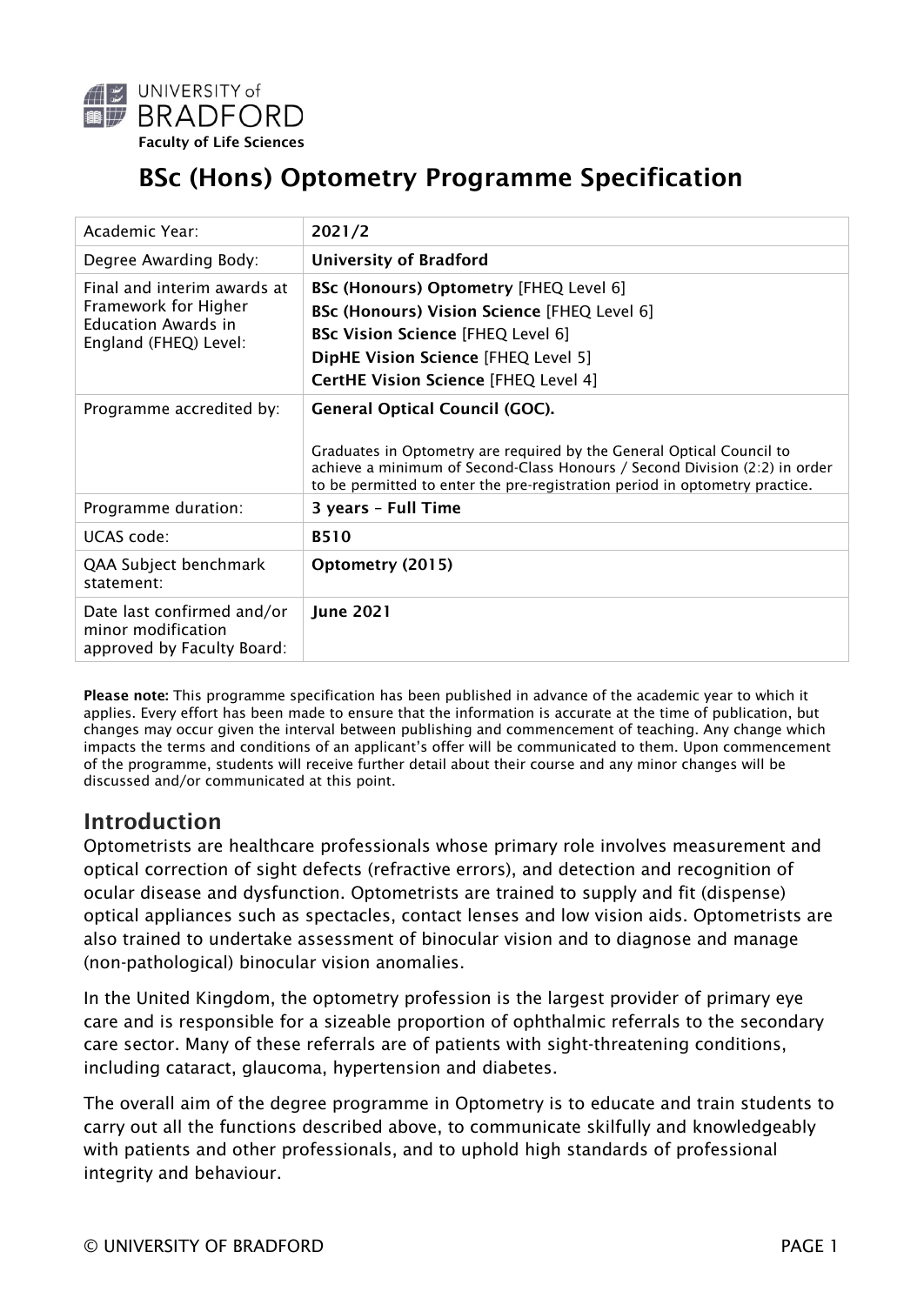Students of optometry must acquire a detailed knowledge and understanding of the human eye in health and disease, as well as the skills to examine the eye, supply and fit optical appliances, and diagnose and manage ocular conditions. The work calls for a high degree of accuracy and attention to detail, and a measure of manual dexterity; all skills that students will have the opportunity to develop during the programme.

Also necessary is an interest and ability in scientific work, and ability to communicate and empathise with people and to win their confidence. Students must also function as autonomous learners having, or being able and willing to develop, the ability to engage in independent and self-directed study.

The aims and learning outcomes of the programme are informed by the UK Quality Assurance Agency for Higher Education (QAA) benchmark statement for Optometry 2015, the UK General Optical Council (GOC) specification for Optometry learning outcomes and clinical competencies 2015, and the University of Bradford Learning and Teaching Strategy.

### Programme Aims

#### The programme is intended to provide:

- A1 A supportive, structured learning environment that encourages an attitude of continuing professional development and independent lifelong learning.
- A2 A diversity of approaches to teaching and learning, incorporating both formative and summative methods of assessment.
- A3 Integration of theoretical, practical and clinical aspects of the curriculum.
- A4 Incremental development of students' learning and clinical skills development through the stages of the programme.

#### The programme is intended to encourage the development of:

- A5 A systematic understanding of the basic and clinical sciences relevant to the practice of optometry.
- A6 A professional attitude towards patients and colleagues.
- A7 A range of transferable (key) skills.
- A8 Interpersonal and communication skills, including effective use of relevant information technologies.
- A9 Awareness of the legal, ethical and commercial context of optometric practice.
- A10 Ability to think critically and proficiency in clinical reasoning.
- A11 Insight into research and scientific method.
- A12 Clinical competencies required for entry to the pre-registration period in optometry practice.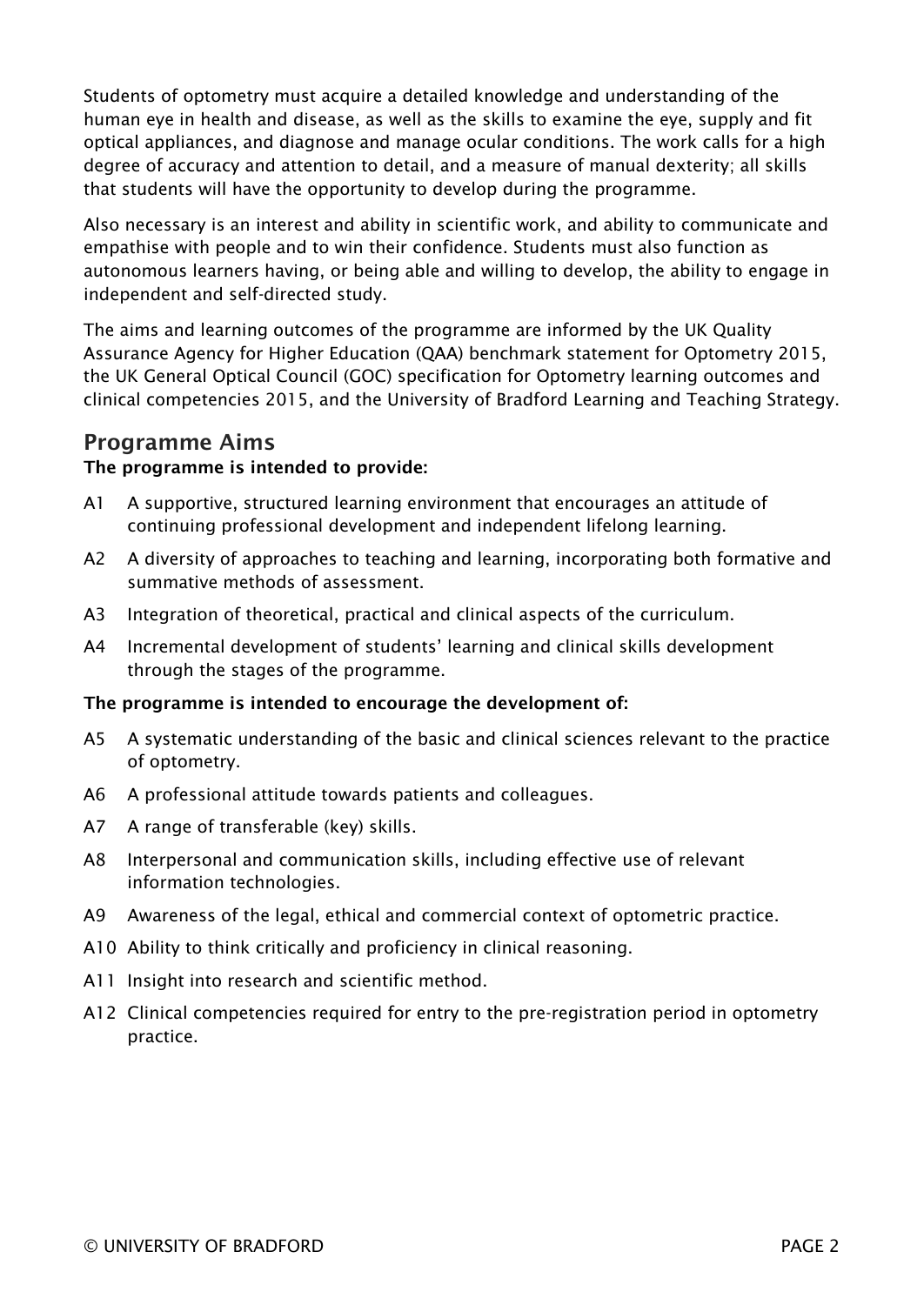### Programme Learning Outcomes

#### To be eligible for the award of Certificate of Higher Education at FHEQ level 4, students will be able to demonstrate knowledge of:

- 1. The principles behind techniques used for the investigation of the visual function of the human eye.
- 2. The methods available for the correction of ametropia.
- 3. The fundamental techniques behind the assessment of ocular health.
- 4. The ethical principles underlying the practice of optometry and the role of optometry in a health care system.
- 5. The skills required to obtain and communicate relevant information from and to patients.
- 6. The principles underlying evidence-based practice.

#### Additionally, to be eligible for the award of Diploma of Higher Education at FHEQ level 5, students will be able to:

- 7. Demonstrate an understanding and application of the principles behind techniques used for the investigation of the visual function of the human eye.
- 8. Demonstrate an understanding and application of the methods available for the correction of ametropia.
- 9. Apply a range of techniques to assess ocular and systemic health and recognise abnormal findings.
- 10.Apply ethical principles to the examination of patients.
- 11.Employ a range of skills to communicate effectively with patients and other health care professionals.

#### Additionally, to be eligible for the award of Honours Degree of Bachelor in Vision Science at FHEQ level 6, students will be able to:

- 12.Detect and correct or relieve defects of visual function.
- 13.Detect ocular disease or the ocular side effects of systemic disease.
- 14.Produce and agree an appropriate management plan with a patient including referral to another health professional where appropriate.
- 15.Demonstrate knowledge of the fundamental legal principles underlying optometry practice.
- 16.Critically appraise optometric/vision science research

Additionally, to be eligible for the award of Honours Degree of Bachelor in Optometry at FHEQ level 6, students will be able to: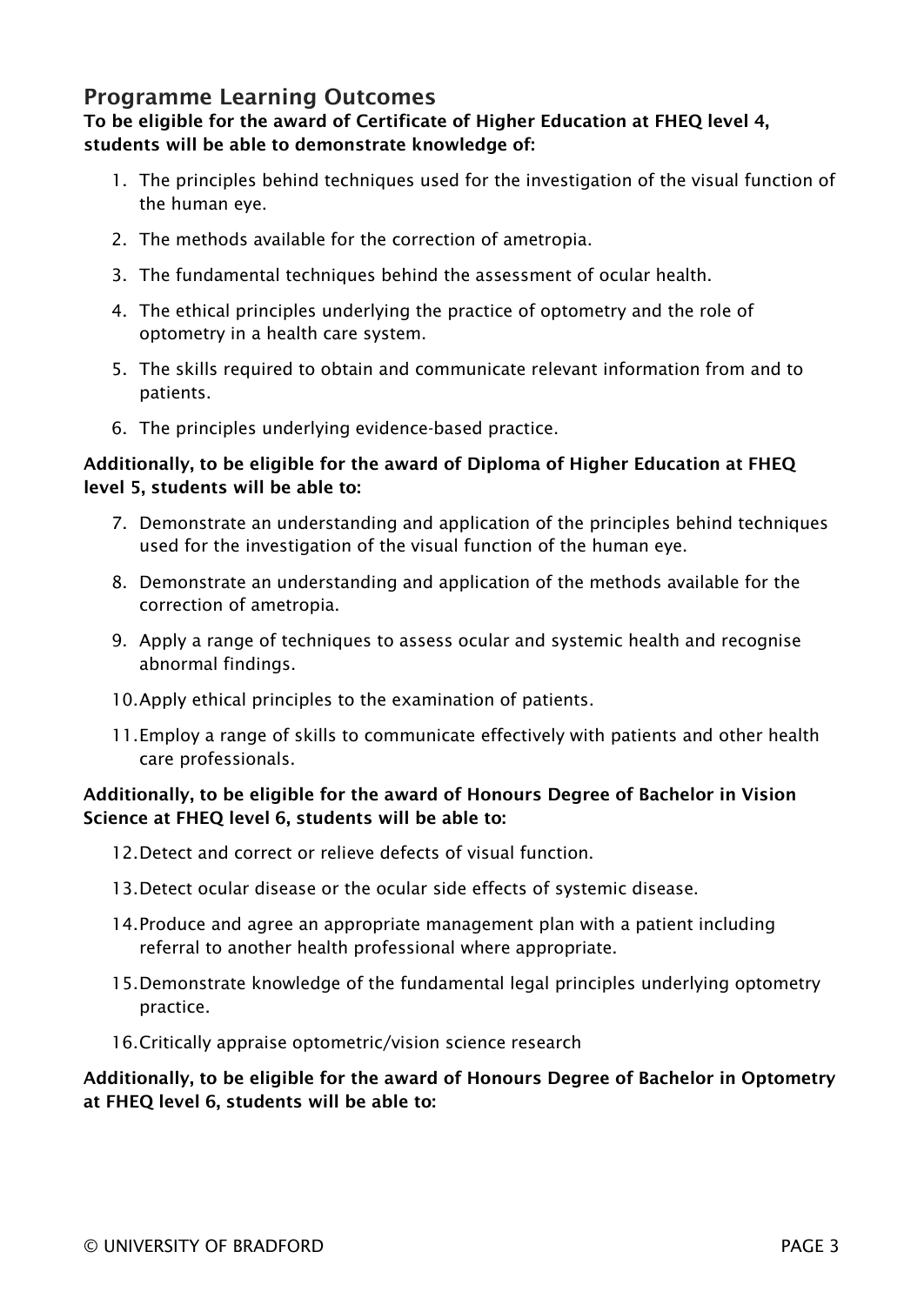17.Complete the requirements for a professional Certificate of Clinical Competence, which includes an appropriate number of patient episodes and demonstration of the full range of clinical competencies as defined by the General Optical Council.

# **Curriculum**

All modules are core modules – there are no options. All modules are studied across Semesters 1 and 2 (the Academic Year - ACYR).

### Stage 1

| <b>FHEQ Level</b> | <b>Module Title</b>                                | <b>Credits</b> | <b>Module Code</b> |
|-------------------|----------------------------------------------------|----------------|--------------------|
|                   | <b>Refraction &amp; Refractive Error</b>           | 20             | <b>OPT4002-B</b>   |
| 4                 | <b>Pure &amp; Visual Optics</b>                    | 20             | <b>OPT4003-B</b>   |
| 4                 | <b>Physiology of Vision &amp; Perception</b>       | 20             | <b>OPT4004-B</b>   |
| 4                 | <b>Evidence-based Practice and Professionalism</b> | 20             | <b>OPT4007-B</b>   |
|                   | <b>Ocular Health Assessment 1</b>                  | 40             | OPT4012-D          |

At the end of stage 1, students will be eligible to exit with the award of Certificate of Higher Education if they have successfully completed at least 120 credits and achieved the award learning outcomes.

### Stage 2

| <b>FHEQ Level</b> | <b>Module Title</b>                                  | <b>Credits</b> | <b>Module Code</b> |
|-------------------|------------------------------------------------------|----------------|--------------------|
|                   | <b>Ophthalmic Lenses &amp; Dispensing</b>            | 20             | <b>OPT5002-B</b>   |
|                   | <b>Clinical Optometry &amp; Communication Skills</b> | 20             | <b>OPT5004-B</b>   |
|                   | <b>General and Ocular Pharmacology</b>               | 20             | <b>OPT5006-B</b>   |
|                   | The Assessment and Management of Binocular Vision    | 20             | <b>OPT5008-B</b>   |
|                   | <b>Ocular Health Assessment 2</b>                    | 20             | <b>OPT5014-B</b>   |
|                   | <b>Contact Lens Practice</b>                         | 20             | <b>OPT5011-B</b>   |

At the end of stage 2, students will be eligible to exit with the award of Diploma of Higher Education if they have successfully completed at least 240 credits and achieved the award learning outcomes.

### Stage 3

| <b>FHEQ Level</b> | <b>Module Title</b>                               | <b>Credits</b> | <b>Module Code</b> |
|-------------------|---------------------------------------------------|----------------|--------------------|
| 6                 | <b>Clinical Competence</b>                        | 0              | <b>OPT6012-Z</b>   |
| 6                 | <b>Evidence-based Optometry 2</b>                 | 20             | <b>OPT6013-B</b>   |
| 6                 | <b>Management of Ocular Disease</b>               | 40             | <b>OPT6019-D</b>   |
| 6                 | <b>Clinical Practice and Professional Studies</b> | 40             | <b>OPT6017-D</b>   |
| 6                 | <b>Clinical Case Studies</b>                      | 20             | <b>OPT6014-B</b>   |

Students will be eligible to exit with the award of Ordinary Degree of Bachelor if they have successfully completed 120 credits in both Level 4 and 5 and 60 credits at level 6 and achieved learning outcomes PLO1-13 & PLO16.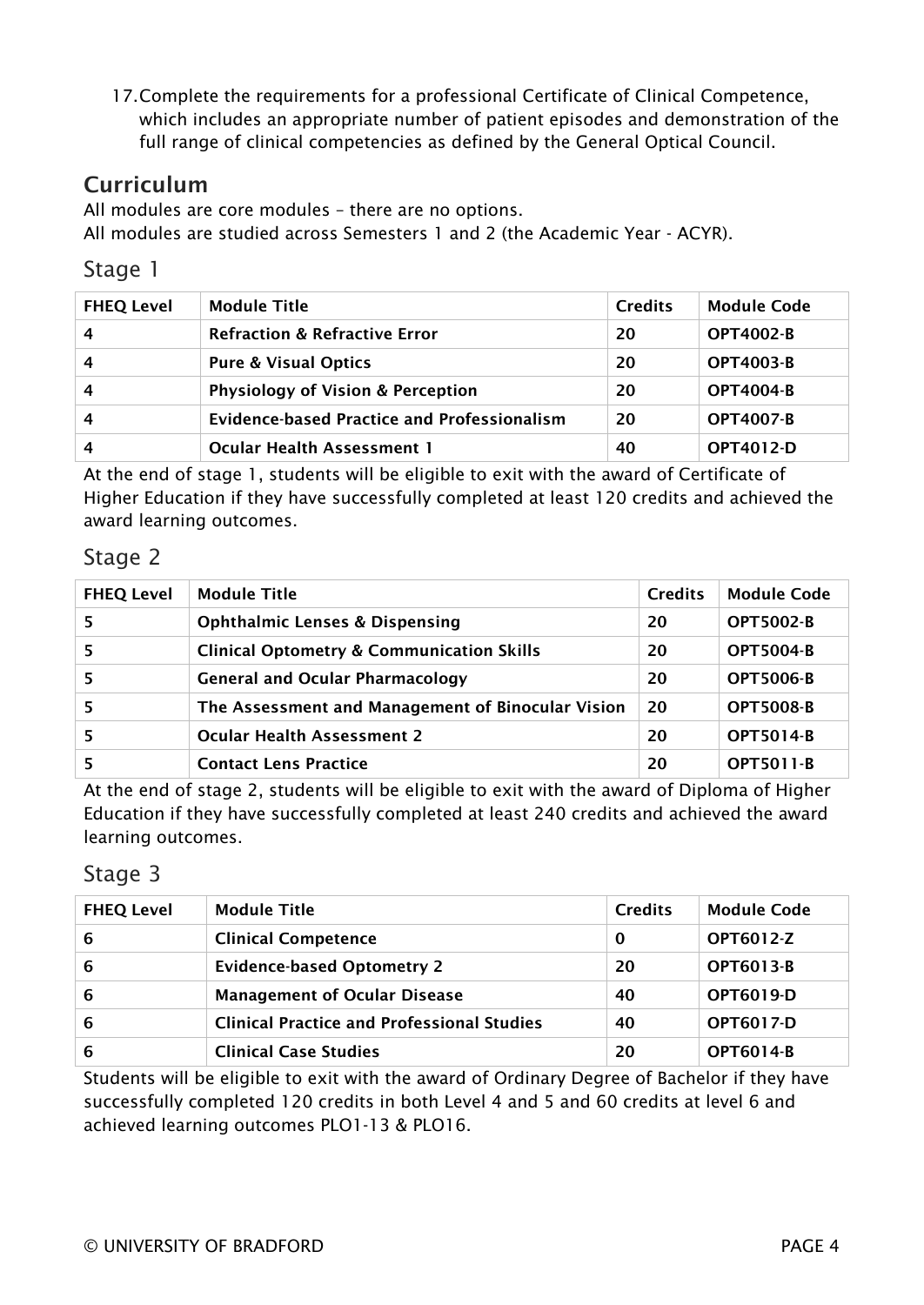Students will be eligible for the award of Honours Degree of Bachelor in Vision Science if they have successfully completed at least 360 credits and achieved the award learning outcomes.

Students will be eligible for the award of Honours Degree of Bachelor in Optometry if they have successfully completed at least 360 credits, achieved the award learning outcomes and satisfied the General Optical Council requirements for Clinical Competence.

# Learning and Teaching Strategy

The Optometry programme articulates the Learning and Teaching Strategy of the University of Bradford. A wide variety of teaching methods appropriate to the learning outcomes are employed throughout the programme. They focus progressively on studentcentred approaches to learning, such that students are expected to take increasing responsibility for their learning as they progress through the programme, in order to encourage development of the attributes needed for lifelong learning and continued professional development. Key skills are embedded throughout the curriculum.

### Assessment Strategy

Assessment provides an evaluation of the students' competence in meeting specified objectives, but it is also an essential part of the teaching and learning process. The Optometry programme aims to select from a range of assessment methods for each module. All modules include both formative and summative assessments.

Formative assessment has a developmental purpose and is designed to help students learn more effectively by giving them feedback on their performance and on how it can be improved and/or maintained. Examples of formative assessments include in-lecture polling of answers to questions with immediate feedback, specific tests to be completed prior to teaching sessions where answers are discussed, or designated assessments completed online with feedback provided electronically.

Reflective practice by students sometimes contributes to formative assessment but is always used to allow students to identify areas of success and also areas requiring further work. Most practical sessions incorporate opportunities for reflective practice.

Summative assessment is used to indicate the extent of a student's success in meeting the assessment criteria used to gauge the intended learning outcomes of a module or programme. Summative assessment for each module includes written exams whilst many modules will require students to demonstrate practical or clinical ability or competence.

In addition, some of the assessments in later stages of the programme, for example in clinical practice, clinical case studies and the research element, are synoptic in nature. Synoptic assessments are those that encourage students to combine elements of their learning from different parts of a programme and to show their accumulated knowledge and understanding of a topic or subject area. A synoptic assessment normally enables students to show their ability to integrate and apply their skills, knowledge and understanding with breadth and depth in the subject. It can help to test a student's capability of applying the knowledge and understanding gained in one part of a programme to increase their understanding in other parts of the programme, or across the programme as a whole.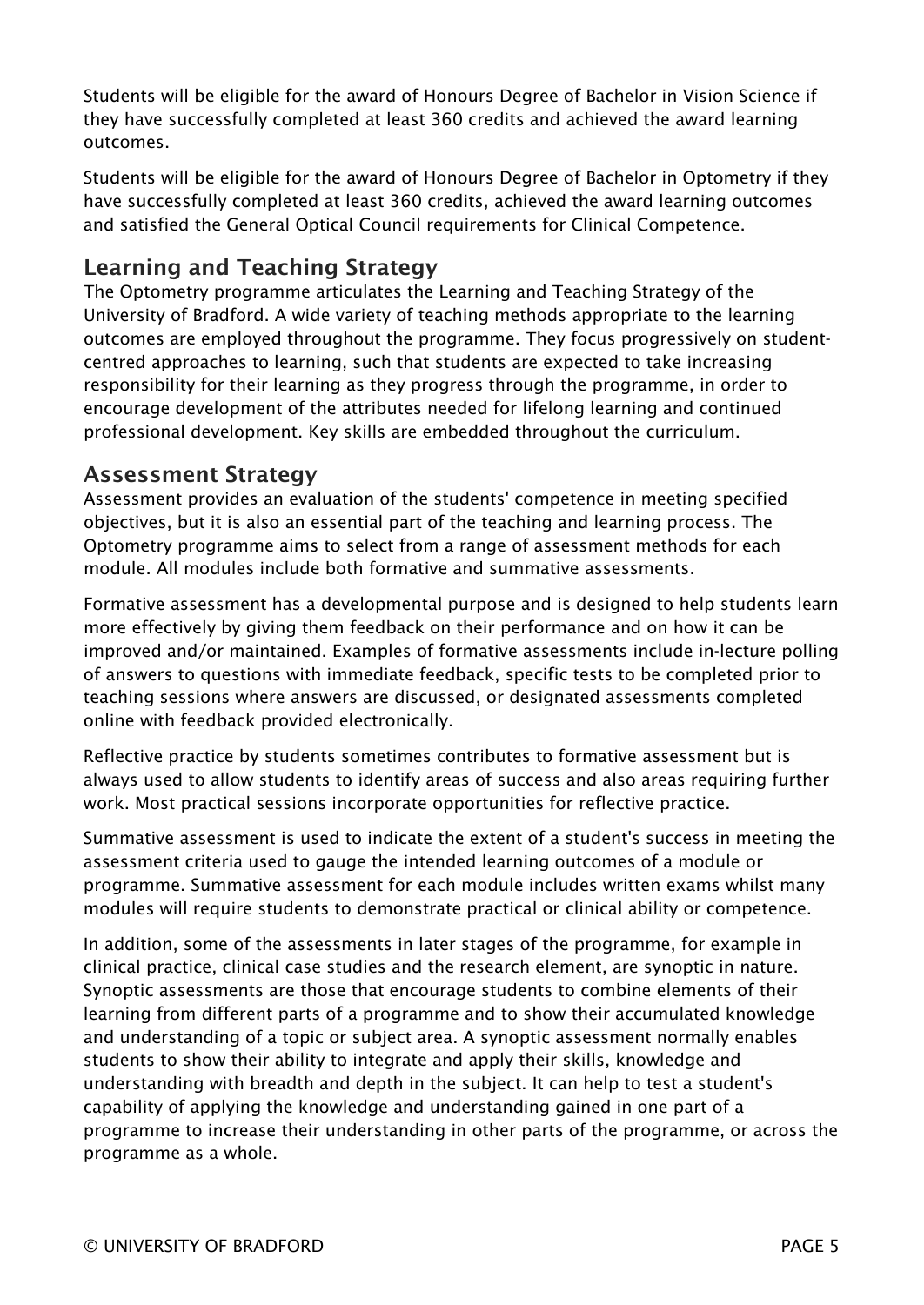Properly selected assessment tasks signal the importance of particular content, concepts and skills, influence approaches to study and help students to allocate their time appropriately. Constructive and timely feedback on assessment helps students to gain a sense of achievement and progress, an appreciation of the performance and standards expected in a particular discipline or professional area, and to learn from their endeavours.

# Assessment Regulations

This Programme conforms to the standard University Undergraduate Assessment Regulations which are available at [https://www.bradford.ac.uk/regulations.](https://www.bradford.ac.uk/regulations) However, there are three exceptions to these regulations:

- There is no compensation. This means that all modules must be passed at 40% or higher in order to progress between stages and be eligible for a final award of Bachelor of Science with Honours.
- There is no referral. This means that all modules must be passed at each stage of study prior to starting the next stage of study.
- For module OPT6017-D (Clinical Practice and Professional Studies), students must pass specified individual components at 40% as outlined in the module descriptor.

# Admission Requirements

A maximum of 110 students are admitted to the Optometry programme each year. Offers of places are made following detailed consideration of individual applications.

We take into consideration a number of factors when assessing your application. It's not just about your grades; we take the time to understand your personal circumstances and make decisions based on your potential to benefit from your studies and of your ability to succeed in the optometry degree and profession.

GCSE passes must include English Language and Mathematics at grade 4 (grade C) or above. Students whose first language is not English must have a minimum IELTS score of level 6.5, with no sub-test less than 5.0 (5.5 in the case of overseas applicants needing a visa), or the equivalent score(s) in an alternative accepted language test.

A typical offer to someone seeking entry through UCAS scheme would be 136 UCAS points (AAB) (old tariff: 340 points). The subjects offered at this standard must include at least two, and preferably three, sciences from Biology, Chemistry, Physics and Mathematics. If only two sciences are offered, the third subject should preferably be either science-related; for example, psychology, geography, computing & information technology, or should benefit the student in supporting the development of essential key skills; for example, English language.

The website <https://www.bradford.ac.uk/courses/ug/optometry-bsc/> shows the applicable UCAS tariff. This may vary; please note that this link provides admission information relevant to the current recruitment cycle and may now be different to when this document was originally published.

All students of Optometry in the UK are required to register with the General Optical Council (GOC) from the date on which they enrol on the Optometry programme, and to maintain this registration thereafter. The GOC also requires student registrants to adhere